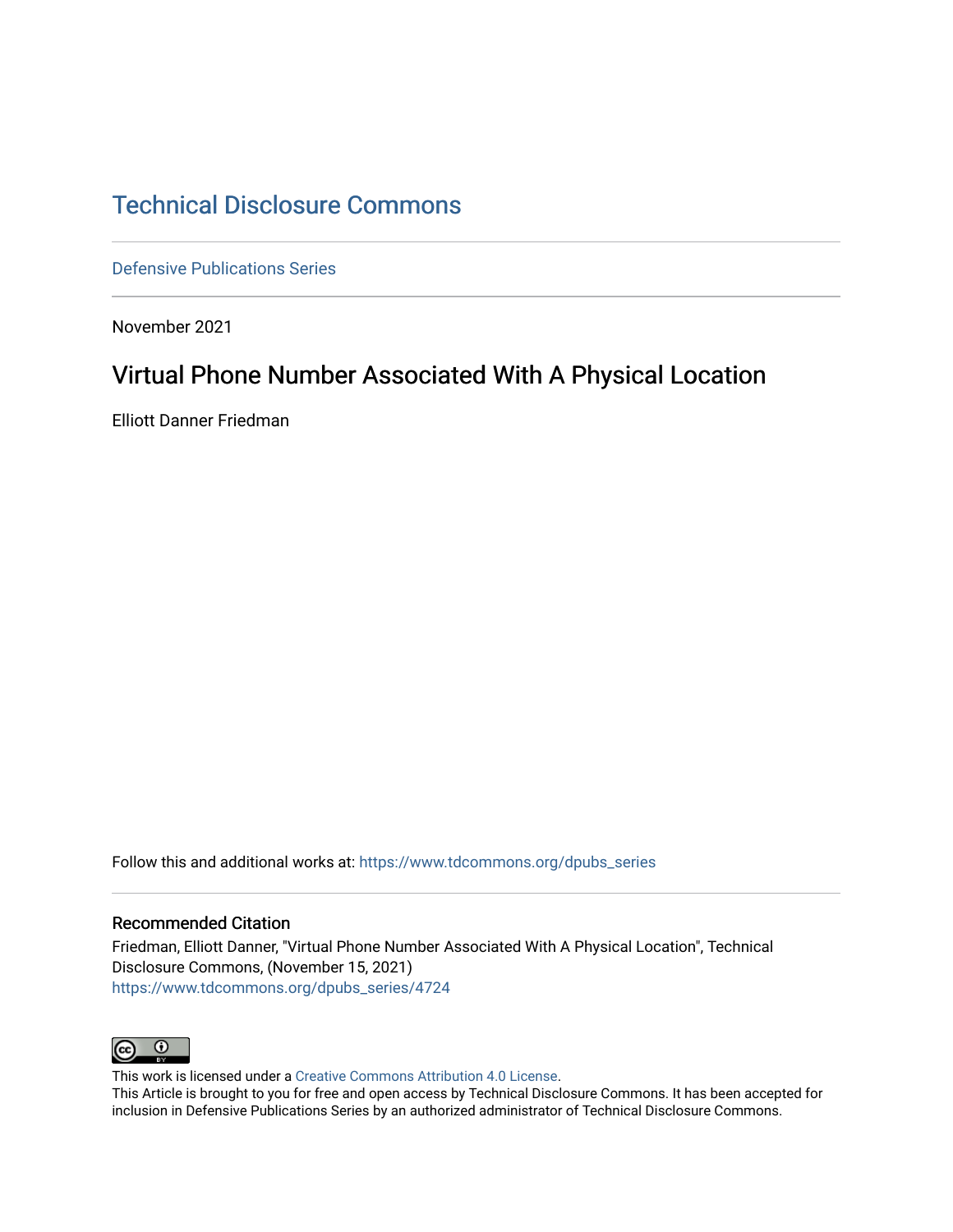# **Virtual Phone Number Associated With A Physical Location**

#### ABSTRACT

This disclosure describes a virtual phone number that is associated with a particular location. The virtual number is in turn associated with a list of authorized devices that, when at the particular location, each receive a call placed to the virtual phone number simultaneously. Call forwarding is performed by a server that, with user permission, utilizes the device location and a geofence associated with the location to determine the devices to ring.

#### KEYWORDS

- Virtual number
- Virtual landline
- Geofence
- Landline phone
- Call forwarding

#### **BACKGROUND**

When landline (wired) telephones are deployed at a location, e.g., residence, office premises, etc., a call can be placed to a single telephone number that is associated with multiple physical devices (phone instruments) that ring simultaneously in response to the placed call. The call can be answered using any of the multiple devices. Any user located near any of the devices can answer the call based on convenience. Calling a landline number with multiple physical telephones coupled to the line results in the simultaneous ringing of the telephones in a location such as a home, providing the option to those near one of the telephones to answer the call.

However, with increased use of cellular phones, many locations do not have landline telephones. When trying to reach someone at a particular location without a landline telephone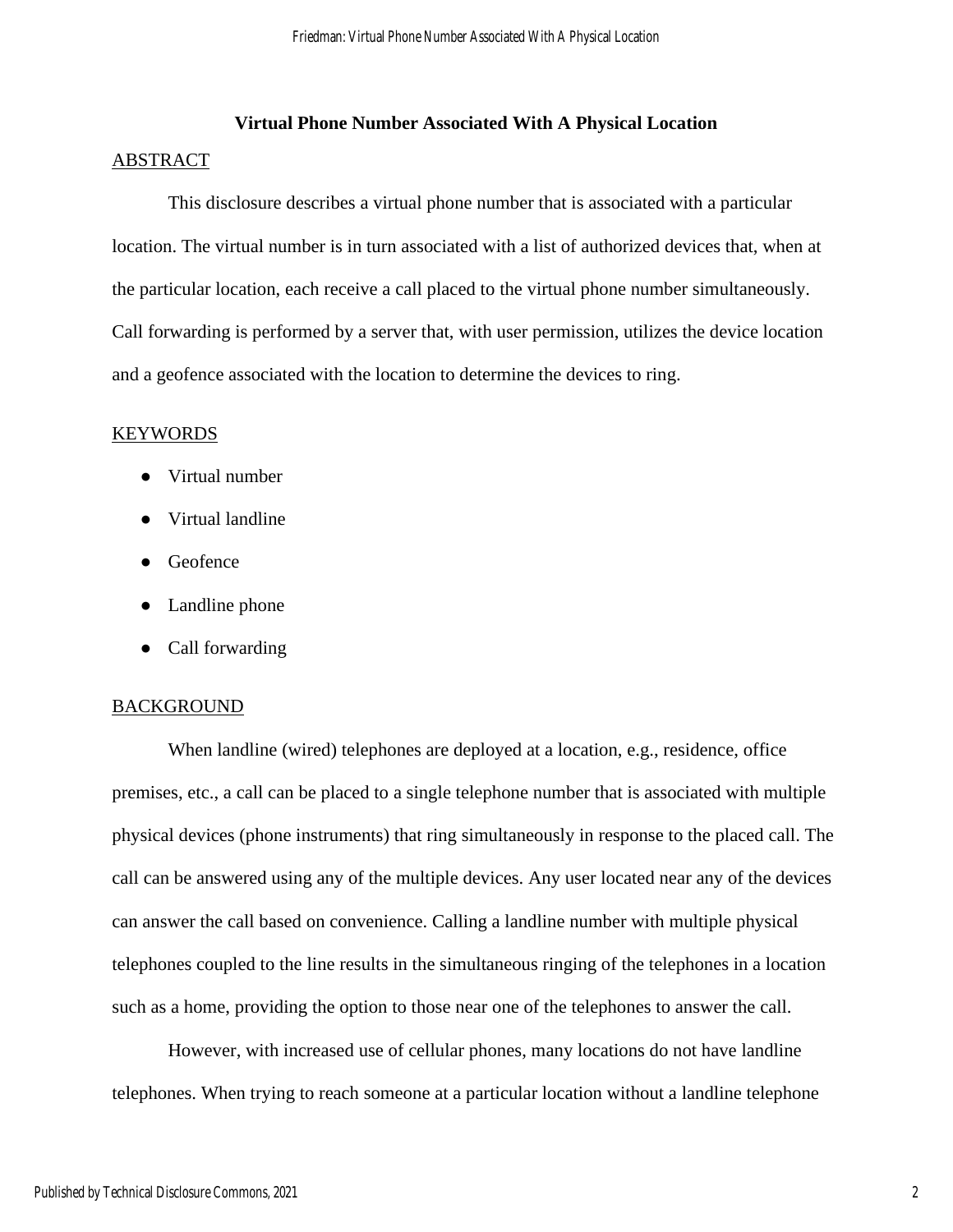connection, a series of calls may have to be placed to every individual that is likely to be at that location (e.g., a residence) at that point in time. Additionally, some users may not carry their cellular phones with them from room to room while at their residence.

### **DESCRIPTION**

This disclosure describes the use of a virtual phone number that is associated with a particular location. A virtual number is associated with the location. The virtual number is in turn associated with a list of authorized mobile phone numbers (e.g., of residents at the location) that simultaneously receive the call placed to the virtual number, provided the authorized mobile phones are located within a predefined geo-fence at the time of the call.



**Fig. 1: Calls placed to a virtual number are forwarded to multiple devices**

Fig. 1 depicts an example use of a virtual phone number, per techniques of this disclosure. As depicted in Fig. 1, a caller may place a call using a caller device to a virtual phone number ("xxx-yyy-zzzz") associated with a particular geolocation. The call is received via a network. The call is automatically forwarded (e.g., by a call forwarding server) to multiple mobile phones (or other devices) previously associated with the virtual phone number and currently located within a predefined geofence associated with the location. As seen in Fig. 1,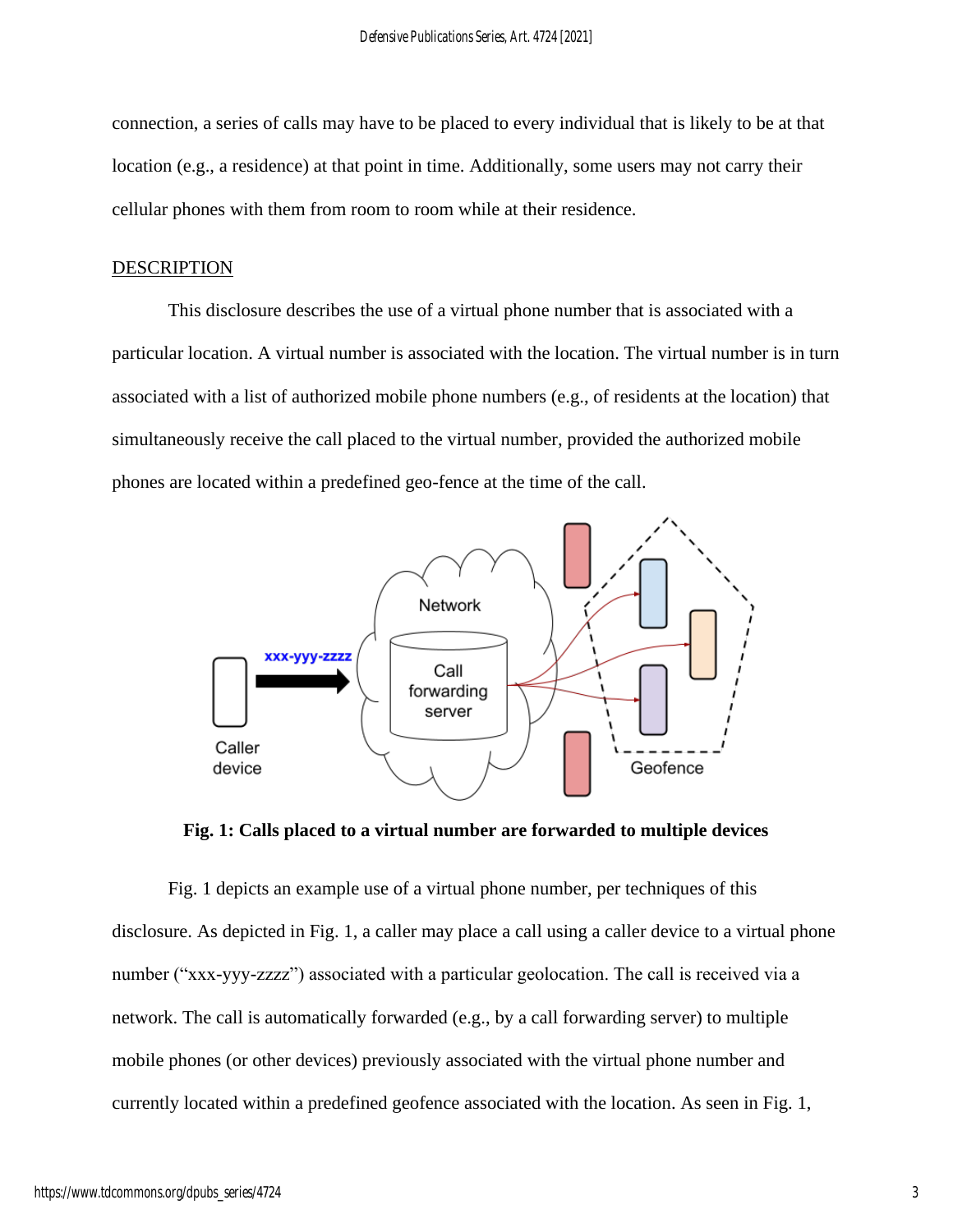three devices that are within the geofence (at the geolocation associated with the virtual phone number) receive the call, while two devices outside the geofence, while being associated with the virtual phone number, do not receive the call. The multiple devices ring simultaneously enabling users located within the predefined geofence to answer the placed call.

With user permission, location determination of the devices associated with the virtual phone number can be performed using location features of the individual devices. In some implementations, location determination of the devices can be based on a common network that the devices are connected to such as a common WiFi network associated with the geolocation, e.g., a home WiFi router.

Associating a virtual phone number with a physical location as described herein can provide users associated with a particular location such as a residence with an improved call experience by enabling them to answer via any device, e.g., a landline telephone or a mobile device, that is near them. The virtual phone number can be utilized at residences, vacation homes, businesses without landline connectivity, etc.

Further to the descriptions above, a user may be provided with controls allowing the user to make an election as to both if and when systems, programs or features described herein may enable collection of user information (e.g., information about a user's telephone number, a user's preferences, or a user's current location), and if the user is sent content or communications from a server. In addition, certain data may be treated in one or more ways before it is stored or used, so that personally identifiable information is removed. For example, a user's identity may be treated so that no personally identifiable information can be determined for the user. Thus, the user may have control over what information is collected about the user, how that information is used, and what information is provided to the user.